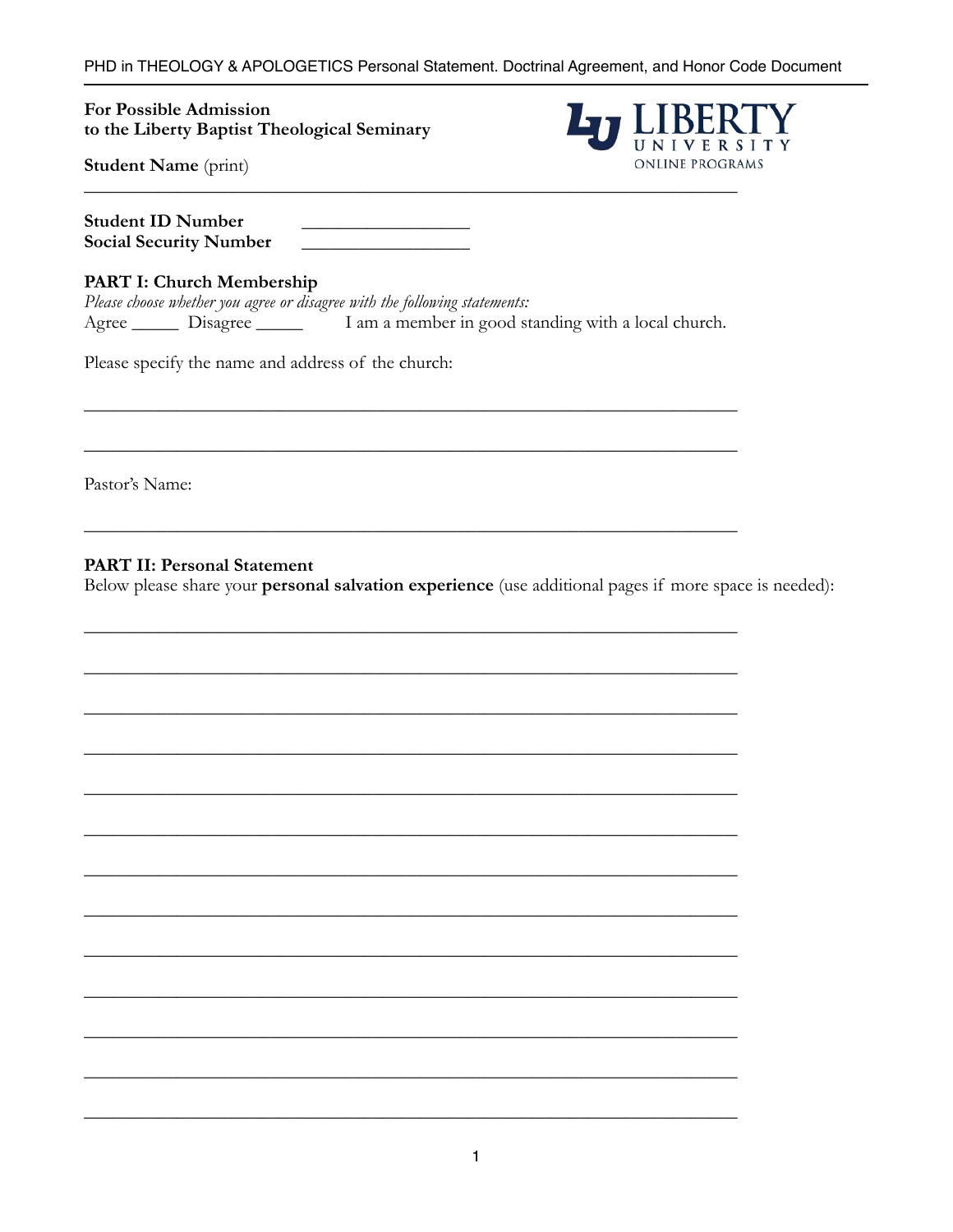## **Part III: Liberty Baptist Theological Seminary Doctrinal Statement**

We affirm our belief in one God, infinite Spirit, creator, and sustainer of all things, who exists eternally in three persons, God the Father, God the Son, and God the Holy Spirit. These three are one in essence but distinct in person and function.

We affirm that the Father is the first person of the Trinity and the source of all that God is and does. From Him the Son is eternally generated and from Them the Spirit eternally proceeds. He is the designer of creation, the speaker of revelation, the author of redemption, and the sovereign of history.

We affirm that the Lord Jesus Christ is the second person of the Trinity, eternally begotten from the Father. He is God. He was conceived by the virgin Mary through a miracle of the Holy Spirit. He lives forever as perfect God and perfect man: two distinct natures inseparably united in one person.

We affirm that the Holy Spirit is the third person of the Trinity, proceeding from the Father and the Son and equal in deity. He is the giver of all life, active in the creating and ordering of the universe; He is the agent of inspiration and the new birth; He restrains sin and Satan; and He indwells and sanctifies all believers.

We affirm that all things were created by God. Angels were created as ministering agents, though some, under the leadership of Satan, fell from their sinless state to become agents of evil. The universe was created in six historical days and is continuously sustained by God; thus it both reflects His glory and reveals His truth. Human beings were directly created, not evolved, in the very image of God. As reasoning moral agents, they are responsible under God for understanding and governing themselves and the world.

We affirm that the Bible, both Old and New Testaments, though written by men, was supernaturally inspired by God so that all its words are the written true revelation of God; it is therefore inerrant in the originals and authoritative in all matters. It is to be understood by all through the illumination of the Holy Spirit, its meaning determined by the historical, grammatical, and literary use of the author's language, comparing Scripture with Scripture.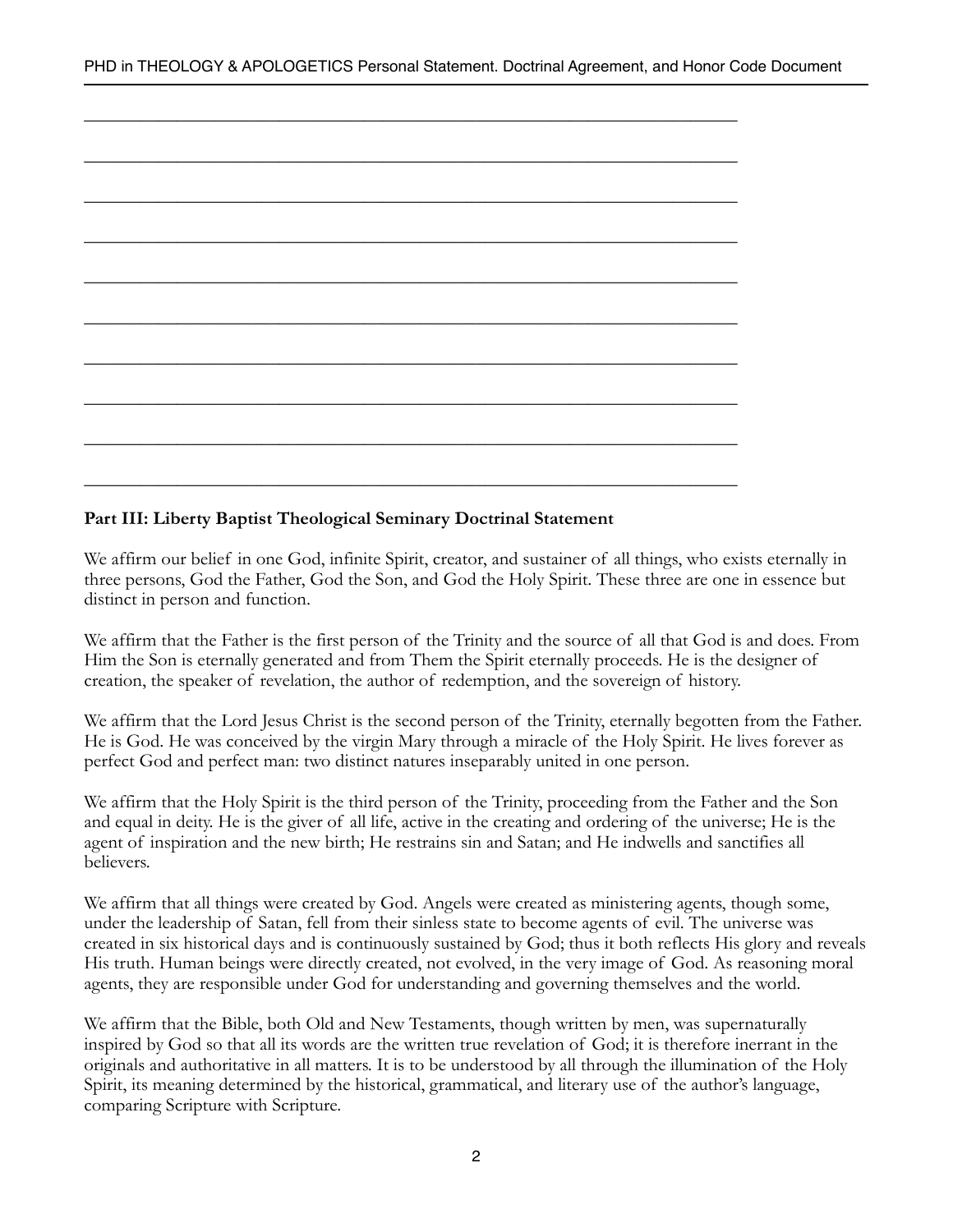We affirm that Adam, the first man, willfully disobeyed God, bringing sin and death into the world. As a result, all persons are sinners from conception, which is evidenced in their willful acts of sin; and they are therefore subject to eternal punishment, under the just condemnation of a holy God.

We affirm that Jesus Christ offered Himself as a sacrifice by the appointment of the Father. He fulfilled the demands of God by His obedient life, died on the cross in full substitution and payment for the sins of all, was buried, and on the third day He arose physically and bodily from the dead. He ascended into heaven where He now intercedes for all believers.

We affirm that each person can be saved only through the work of Jesus Christ, through repentance of sin and by faith alone in Him as Savior. The believer is declared righteous, born again by the Holy Spirit, turned from sin, and assured of heaven.

We affirm that the Holy Spirit indwells all who are born again, conforming them to the likeness of Jesus Christ. This is a process completed only in Heaven. Every believer is responsible to live in obedience to the Word of God in separation from sin.

We affirm that a church is a local assembly of baptized believers, under the discipline of the Word of God and the lordship of Christ, organized to carry out the commission to evangelize, to teach, and to administer the ordinances of believer's baptism and the Lord's table. Its offices are pastors and deacons, and it is selfgoverning. It functions through the ministry of gifts given by the Holy Spirit to each believer.

We affirm that the return of Christ for all believers is imminent. It will be followed by seven years of great tribulation, and then the coming of Christ to establish His earthly kingdom for a thousand years. The unsaved will then be raised and judged according to their works and separated forever from God in hell. The saved, having been raised, will live forever in heaven in fellowship with God.

**In addition to the doctrinal statement above, LBTS supports the Baptist Faith and Message as amended by the Southern Baptist Convention of June 2000.**

**I have read and hereby affirm that I am in substantial agreement with the doctrinal statement of Liberty Baptist Theological Seminary and the BFM 2000. If there are substantial disagreements with LBTS's statement then please note these in detail below** (use additional pages if needed)**.**

\_\_\_\_\_\_\_\_\_\_\_\_\_\_\_\_\_\_\_\_\_\_\_\_\_\_\_\_\_\_\_\_\_\_\_\_\_\_\_\_\_\_\_\_\_\_\_\_\_\_\_\_\_\_\_\_\_\_\_\_\_\_\_\_\_\_\_\_\_\_

\_\_\_\_\_\_\_\_\_\_\_\_\_\_\_\_\_\_\_\_\_\_\_\_\_\_\_\_\_\_\_\_\_\_\_\_\_\_\_\_\_\_\_\_\_\_\_\_\_\_\_\_\_\_\_\_\_\_\_\_\_\_\_\_\_\_\_\_\_\_

\_\_\_\_\_\_\_\_\_\_\_\_\_\_\_\_\_\_\_\_\_\_\_\_\_\_\_\_\_\_\_\_\_\_\_\_\_\_\_\_\_\_\_\_\_\_\_\_\_\_\_\_\_\_\_\_\_\_\_\_\_\_\_\_\_\_\_\_\_\_

\_\_\_\_\_\_\_\_\_\_\_\_\_\_\_\_\_\_\_\_\_\_\_\_\_\_\_\_\_\_\_\_\_\_\_\_\_\_\_\_\_\_\_\_\_\_\_\_\_\_\_\_\_\_\_\_\_\_\_\_\_\_\_\_\_\_\_\_\_\_

\_\_\_\_\_\_\_\_\_\_\_\_\_\_\_\_\_\_\_\_\_\_\_\_\_\_\_\_\_\_\_\_\_\_\_\_\_\_\_\_\_\_\_\_\_\_\_\_\_\_\_\_\_\_\_\_\_\_\_\_\_\_\_\_\_\_\_\_\_\_

\_\_\_\_\_\_\_\_\_\_\_\_\_\_\_\_\_\_\_\_\_\_\_\_\_\_\_\_\_\_\_\_\_\_\_\_\_\_\_\_\_\_\_\_\_\_\_\_\_\_\_\_\_\_\_\_\_\_\_\_\_\_\_\_\_\_\_\_\_\_

\_\_\_\_\_\_\_\_\_\_\_\_\_\_\_\_\_\_\_\_\_\_\_\_\_\_\_\_\_\_\_\_\_\_\_\_\_\_\_\_\_\_\_\_\_\_\_\_\_\_\_\_\_\_\_\_\_\_\_\_\_\_\_\_\_\_\_\_\_\_

\_\_\_\_\_\_\_\_\_\_\_\_\_\_\_\_\_\_\_\_\_\_\_\_\_\_\_\_\_\_\_\_\_\_\_\_\_\_\_\_\_\_\_\_\_\_\_\_\_\_\_\_\_\_\_\_\_\_\_\_\_\_\_\_\_\_\_\_\_\_

\_\_\_\_\_\_\_\_\_\_\_\_\_\_\_\_\_\_\_\_\_\_\_\_\_\_\_\_\_\_\_\_\_\_\_\_\_\_\_\_\_\_\_\_\_\_\_\_\_\_\_\_\_\_\_\_\_\_\_\_\_\_\_\_\_\_\_\_\_\_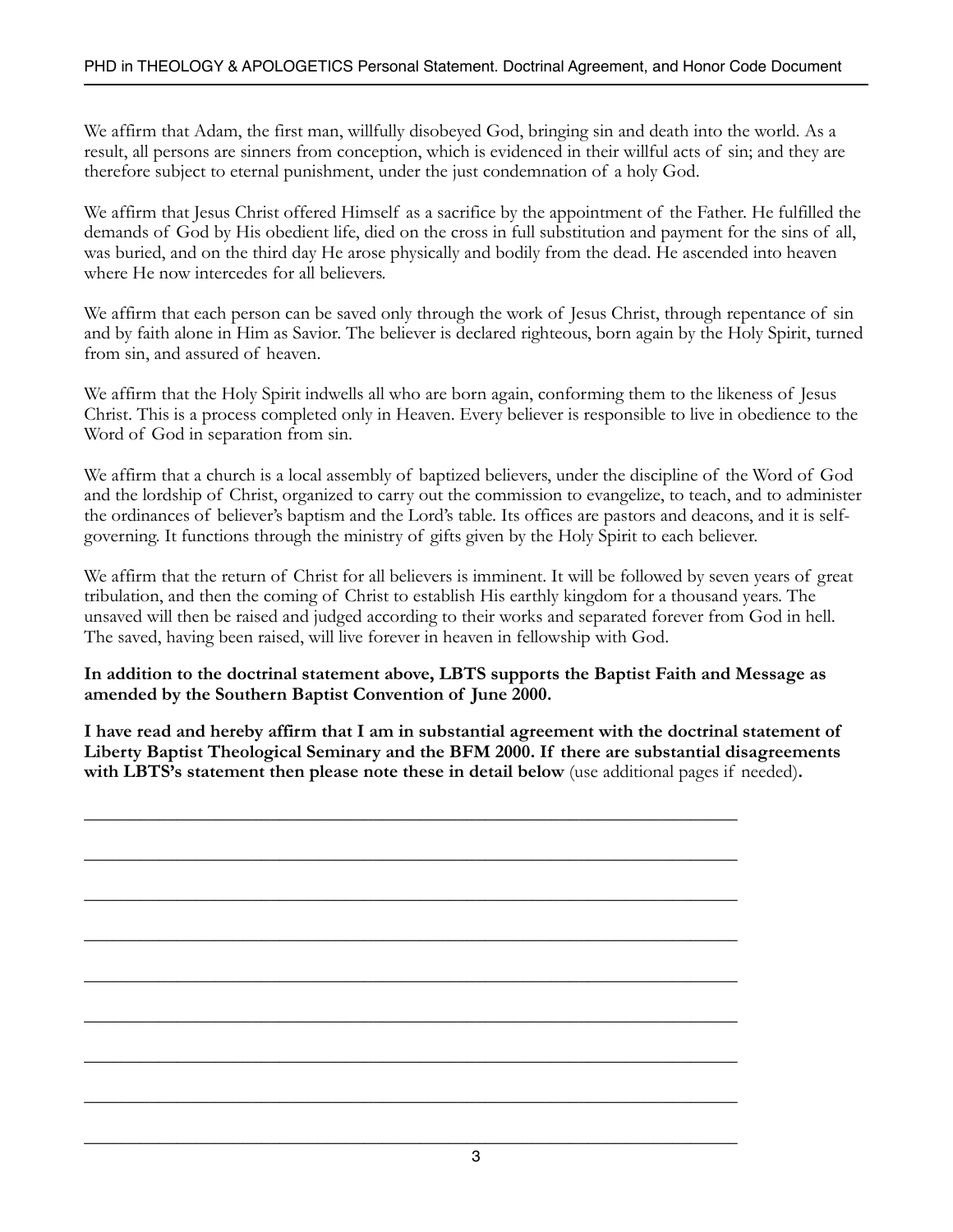| Please sign and date (with your disagreements if necessary): |  |  |
|--------------------------------------------------------------|--|--|

\_\_\_\_\_\_\_\_\_\_\_\_\_\_\_\_\_\_\_\_\_\_\_\_\_\_\_\_\_\_\_\_\_\_\_\_\_\_\_\_\_\_\_\_\_\_\_\_\_\_\_\_\_\_\_\_\_\_\_\_\_\_\_\_\_\_\_\_\_\_

Signature Date Date by Date Date Date Date Date

# **Part IV: Conduct Code**

Liberty Baptist Theological Seminary and Graduate School Academic and Personal Code of Honor

# **I. ACADEMIC HONOR CODE**

## A. PREAMBLE

The Liberty Baptist Theological Seminary and Graduate School Academic Honor Code is an integral part of the seminary community. This community consists of individuals of diverse backgrounds and experiences dedicated to obtaining a superior seminary education in fidelity to the Christian faith expressed through Scripture. Central to preserving this community is the personal commitment of students to conduct themselves in a manner that reflects the highest ideals of moral virtue and professionalism. To this end, the Academic Honor Code sets forth the disciplinary procedures that apply when academic misconduct by a law student is alleged to have occurred. Students are charged with notice of this Academic Honor Code. New students shall be required to sign a statement indicating that they have received and read the Academic Honor Code.

## B. ACADEMIC MISCONDUCT

Academic misconduct includes, but is not limited to, plagiarism, cheating, and falsification.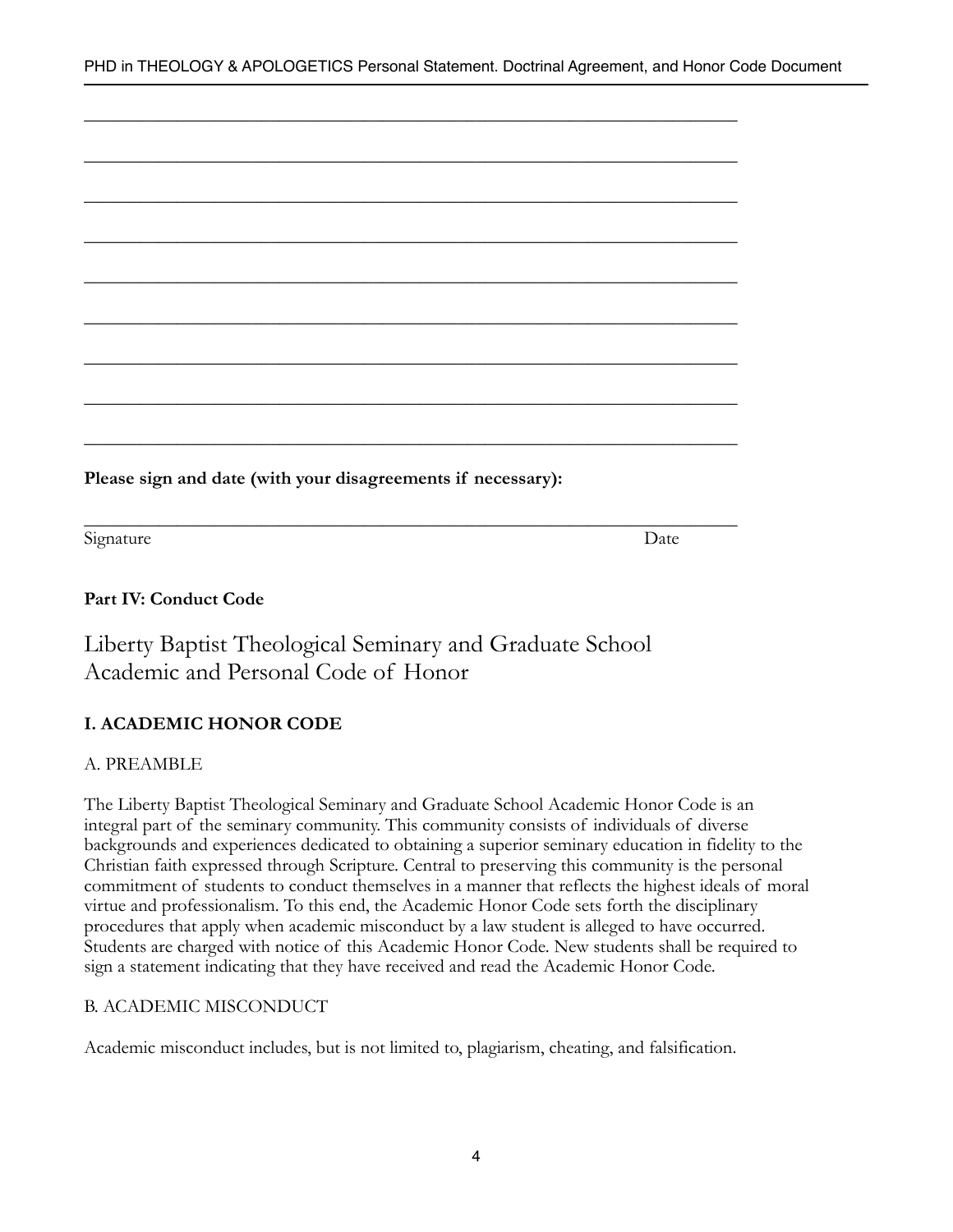## 1. Plagiarism

Plagiarism is the intentional or reckless failure to give sufficient attribution to the words, ideas, or data of others that the student has incorporated into work the student submits for academic credit or other benefit and that would mislead the reader as to the true source of the words, ideas, or data. In order to avoid plagiarism, students must conscientiously provide sufficient attribution. Attribution is sufficient if it adequately informs and, therefore, does not materially mislead a reasonable reader as to the true source of the words, ideas, or data. Students who have any doubt as to whether they have provided sufficient attribution have the responsibility to obtain guidance from their professor or other person to whom they are submitting their work.

## 2. Cheating

Cheating is a form of dishonesty in which a student attempts to give the appearance of a level of knowledge or skill that the student has not obtained, gives unauthorized aid, or wrongly takes advantage of another's work product. Examples include, but are not limited to:

- Copying from another person's work on an examination or an assignment.
- Allowing another student to copy any portion of one's work on an examination or an assignment.
- Using unauthorized materials or giving or receiving any other unauthorized assistance on an examination or an assignment.
- Taking an examination or completing an assignment for another, or permitting another to take an examination or to complete an assignment for the student.

## 3. Falsification

Falsification is a form of dishonesty in which a student misrepresents the truth, invents facts, or distorts the origin or content of information used as authority. Examples include, but are not limited to:

- Dishonestly answering or providing information in the Seminary application process
- Citing a source that is known not to exist
- Attributing to a source ideas and information that are not included in the source
- Citing a source in support of a proposition that is known not to support such proposition
- Citing a source in a bibliography when the source was neither cited in the body of the paper nor consulted
- Intentionally distorting the meaning or applicability of cited materials
- Inventing material or information to support conclusions

# C. PROCEDURE FOR INVESTIGATION, ADJUDICATION, AND SANCTION OF

# ACADEMIC HONOR CODE VIOLATIONS

1. Processing Allegations

When an alleged violation of the Academic Honor Code has been reported to the faculty or administration, that allegation shall be passed on to the Academic Dean of the seminary. Any member of the administration, faculty, or staff having knowledge of a violation of the Academic Honor Code shall likewise communicate that violation to the Academic Dean.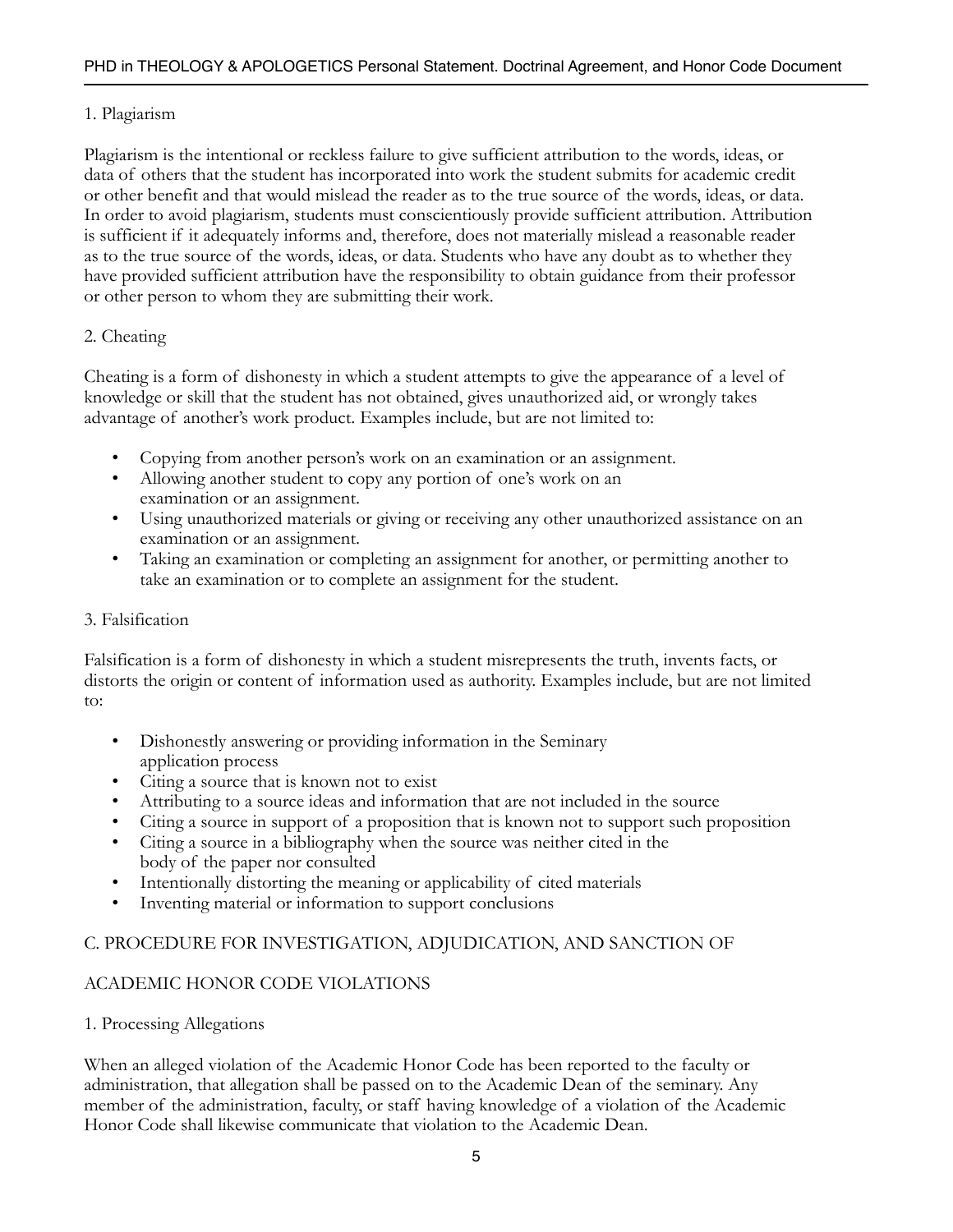## 2. Conduct Review by Committee

Where an allegation of any Academic Honor Code violation arises and the student admits guilt, the Academic Dean may address the allegation in the first instance and, in such an instance, shall file a written report of his findings and recommendations as needed. Where an allegation of any Academic Honor Code violation arises and the student does not admit guilt, the Academic Dean shall timely refer the matter to the Honor/Disciplinary Committee, which shall consist of three faculty members appointed by the Academic Dean. In the event of a conflict of interest or unavailability of a committee member, a recused or unavailable member shall be replaced by special appointment of the Academic Dean.

Both the student and any professor in whose course, seminar, or activity any of the alleged misconduct occurred shall have the right to present their views to the Committee before any decision is rendered.

The Committee shall create and maintain a record of the matters it considers in making its decision and shall reach its recommendation by consensus in a timely manner. Should no consensus be forthcoming, the matter shall be decided by majority vote.

In determining whether plagiarism, cheating, falsification, or other violation has occurred, a clear and convincing evidence standard shall apply.

Should no violation be found, the Committee's report indicating such finding shall be forwarded to the Academic Dean.

#### 3. Sanctions

Where a violation is found, the Committee may recommend to the Academic Dean the following sanctions: an academic penalty (such as a failing grade); a written reprimand; probation, perhaps with specified conditions (which may address participation in co-curricular or extra-curricular activities); suspension for a specific period of time or until the occurrence of specified conditions; dismissal from the seminary; or any other sanction appropriate to the nature and gravity of the conduct.

In determining the sanction to be imposed where plagiarism has been proved, the following factors, among others, shall be relevant: The student's intent to mislead the reader; the degree of recklessness; the quantity of the plagiarized material relative to the author's entire work; and the relative materiality of the plagiarized material. The Committee shall send the Dean a written report of its findings and recommendations.

#### 4. Action of the Academic Dean

Upon receipt of the Committee's written report and recommendations, the Academic Dean shall determine the final disposition of the matter. The Academic Dean has full discretion to accept, reject, or modify the report and recommendations of the Committee.

Where the Academic Dean, in the role of professor, perceives a conflict of interest, the Academic Dean shall not make a decision in the matter. In such circumstances, the decision shall be made by the Committee or the faculty.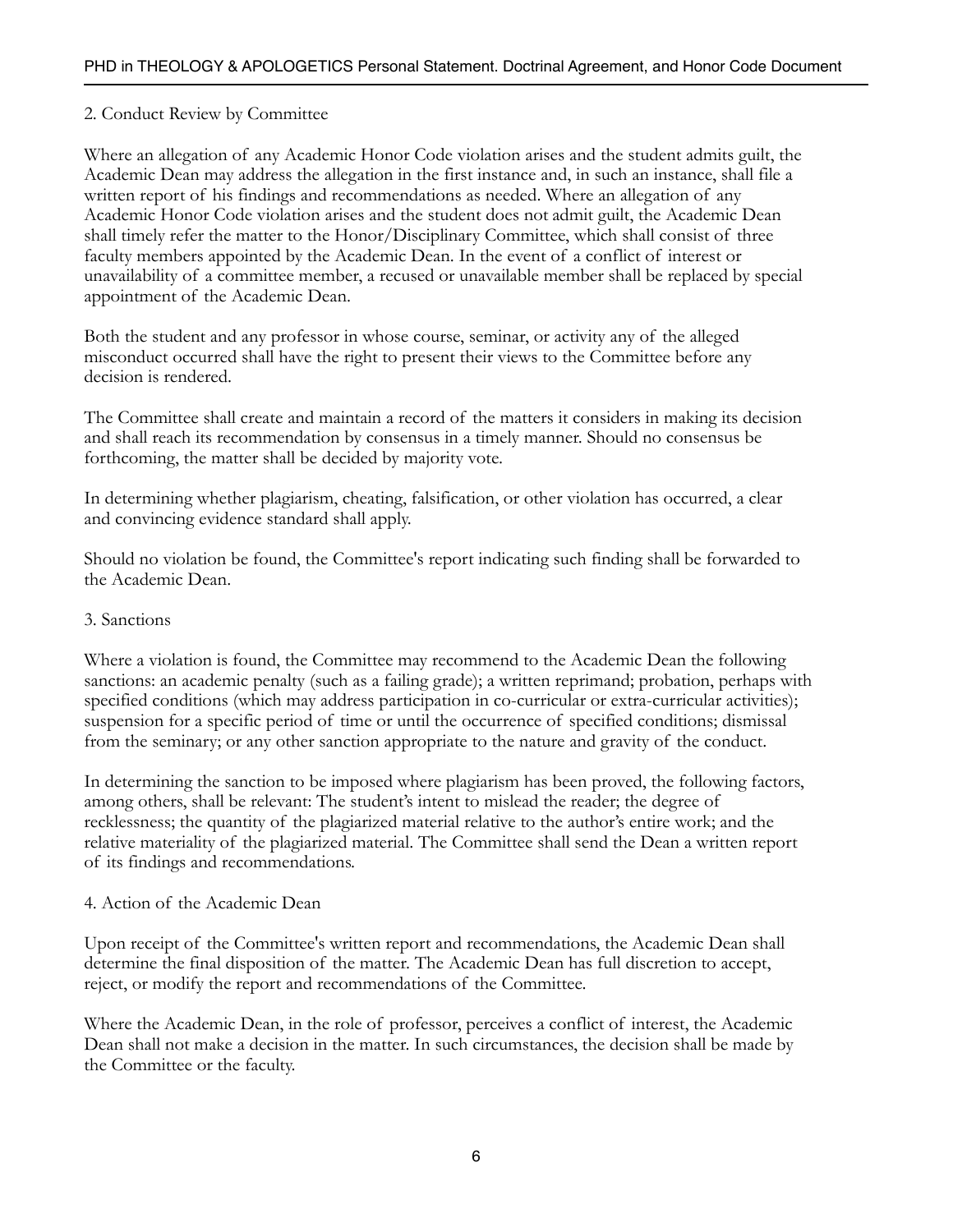The Academic Dean may direct that records of academic discipline be retained in a student's file, noted on transcripts, or be disclosed to the appropriate entities responsible for assessing the character and fitness of the student as an applicant to ministry or other position.

In addition to any personal communication of the Academic Dean's decision to the student involved, a written copy of the decision shall be sent to the student by registered, return receipt mail.

## D. REINSTATEMENT

A student who is dismissed from the seminary for violation of the Academic Honor Code (or the Personal Code of Honor, herein) may not return to the seminary or graduate school unless reinstatement is granted. Reinstatement petitions will be acted upon by the appropriate committee or university official.

# **II. PERSONAL CODE OF HONOR**

## A. PREAMBLE

A chaste, honorable, and virtuous life encompasses many principles, including, but not limited to, respect for authority, respect for the human dignity of others, respect for all institutional policies and standards of dress, and avoidance of physically threatening or violent acts towards others, as well as personal self-control. A violation of these or similar principles may result in serious disciplinary action or, where appropriate, may prompt pastoral counseling. The Personal Code of Honor sets forth the disciplinary procedures that apply when non-academic misconduct by a seminary student is alleged to have occurred. Students are charged with notice of this Personal Code of Honor. New students shall be required to sign a statement indicating that they have received and read the Personal Code of Honor.

B. CONDUCT THAT UNDERMINES THE SAFETY, MISSION, OR REPUTATION OF THE SCHOOL

Acts that may seriously undermine the safety, mission, or reputation of the seminary or university are violations of the Personal Code of Honor. Examples of such acts include, but are not limited to:

- Commission of a felony or other serious crime
- Flagrant violations of institutional policies and standards of dress
- Causing public embarrassment to the seminary, the graduate school, the university, or their representatives or employees

## C. SEXUAL, PHYSICAL, OR VERBAL MISCONDUCT

Respect for the dignity of each individual as a person created in God's image is fundamental to the institutional culture desired at Liberty Baptist Theological Seminary and Graduate School. Misconduct that is contrary to the teachings of the Christian faith (including the doctrinal statement of the seminary) and constitutes a violation of the seminary's Personal Code of Honor includes, but is not limited to:

- Sexually-oriented joking or comments
- Unwelcome touching or any touching of a sexual nature
- Verbal or physical abuse
- Sexually-oriented comments about an individual's body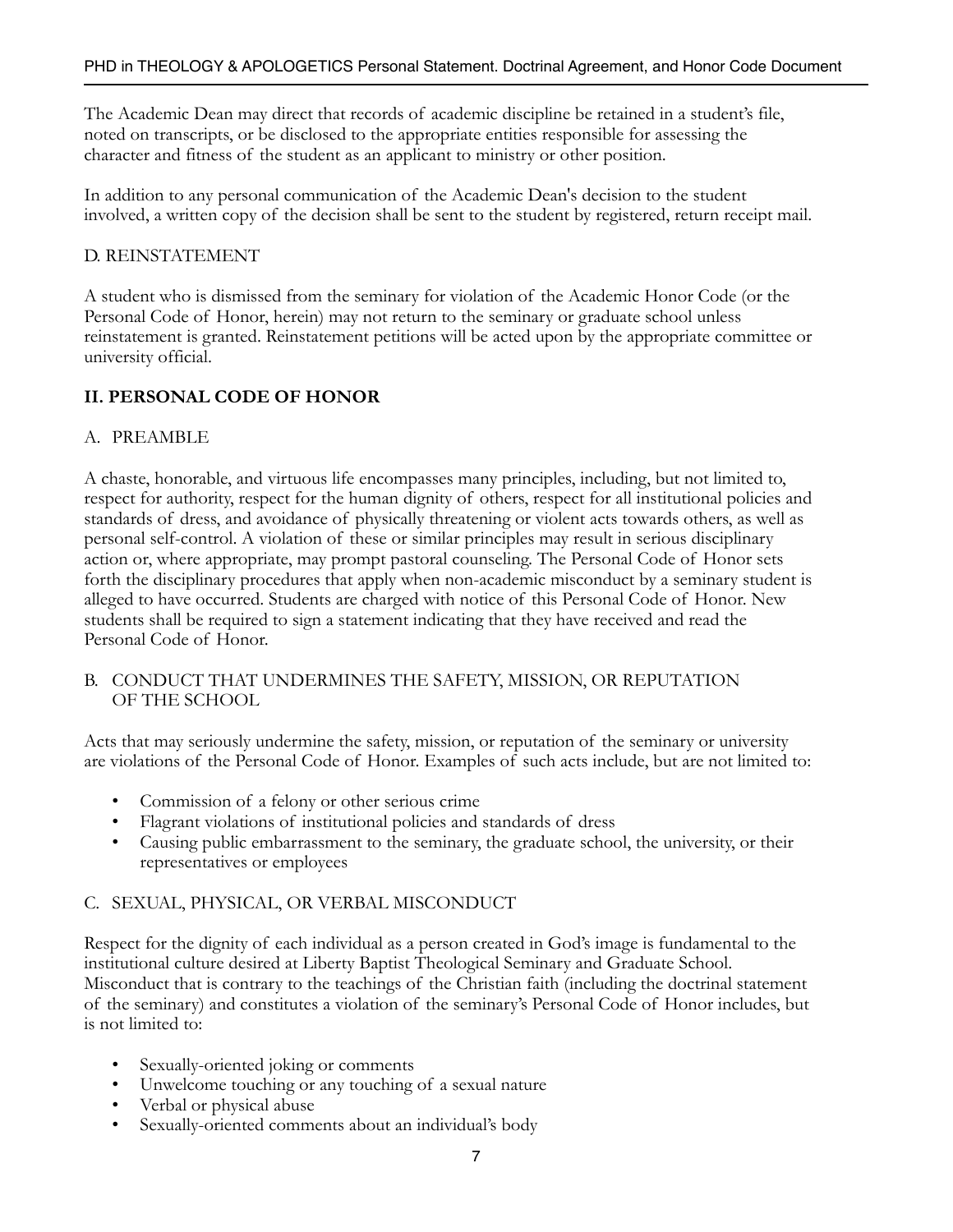- Offensive or crude language directed at individuals
- Display of objects or pictures that depict nudity or are otherwise sexual in nature
- Persistent, unwanted attempts to change a casual or friendly relationship into a romantic or more intimate one

Non-marital sexual relations and the encouragement or advocacy of any form of sexual behavior that would undermine the Christian identity or faith mission of the university are morally inappropriate sexual misconduct and constitute violations of this Personal Code of Honor. (Inappropriate sexual misconduct proscribed by this Personal Code of Honor is to be distinguished from sexual feelings or orientation.)

Violations of the racial or sexual harassment policies within this Student Handbook shall constitute *prima facie* violations of this Personal Code of Honor.

## D. PORNOGRAPHY

Involvement with pornographic, erotic, obscene, indecent, or other similarly offensive materials, expressions, or conduct is inconsistent with the Personal Code of Honor and the Christian faith.

Use of the university's computing network to obtain or distribute pornographic material constitutes a violation of the Personal Code of Honor.

## E. PROHIBITED SUBSTANCES

The seminary seeks to provide a drug-free, healthy, and safe learning environment. To this end, no student may misuse legal drugs or other legal medications, or use, possess, distribute, or sell alcohol, illegal drugs, or tobacco products.

F. PROCEDURE FOR INVESTIGATION AND DISPOSITION OF VIOLATIONS OF THE PERSONAL CODE OF HONOR

## 1. Processing Allegations

When an alleged violation of the Personal Code of Honor has come to the attention of the faculty, staff, or administration, that allegation shall be passed on to the Academic Dean, who shall determine whether the case might best be handled by pastoral counseling or is of sufficient seriousness as to merit formal discipline. Where pastoral counseling is deemed in order, the Academic Dean may personally provide that counseling or decide upon a more appropriate counseling environment. Any cost associated with such counseling shall be borne by the student.

If counseling is deemed to have been sufficient to address the student's misconduct, no further permanent record shall be kept.

2. Conduct Review by Committee

Where evidence exists of a violation of the Personal Code of Honor meriting potential discipline beyond pastoral counseling, the Academic Dean shall refer the matter to the Honor/Disciplinary Committee, which shall follow the same procedures that apply with an alleged violation of the Academic Honor Code.